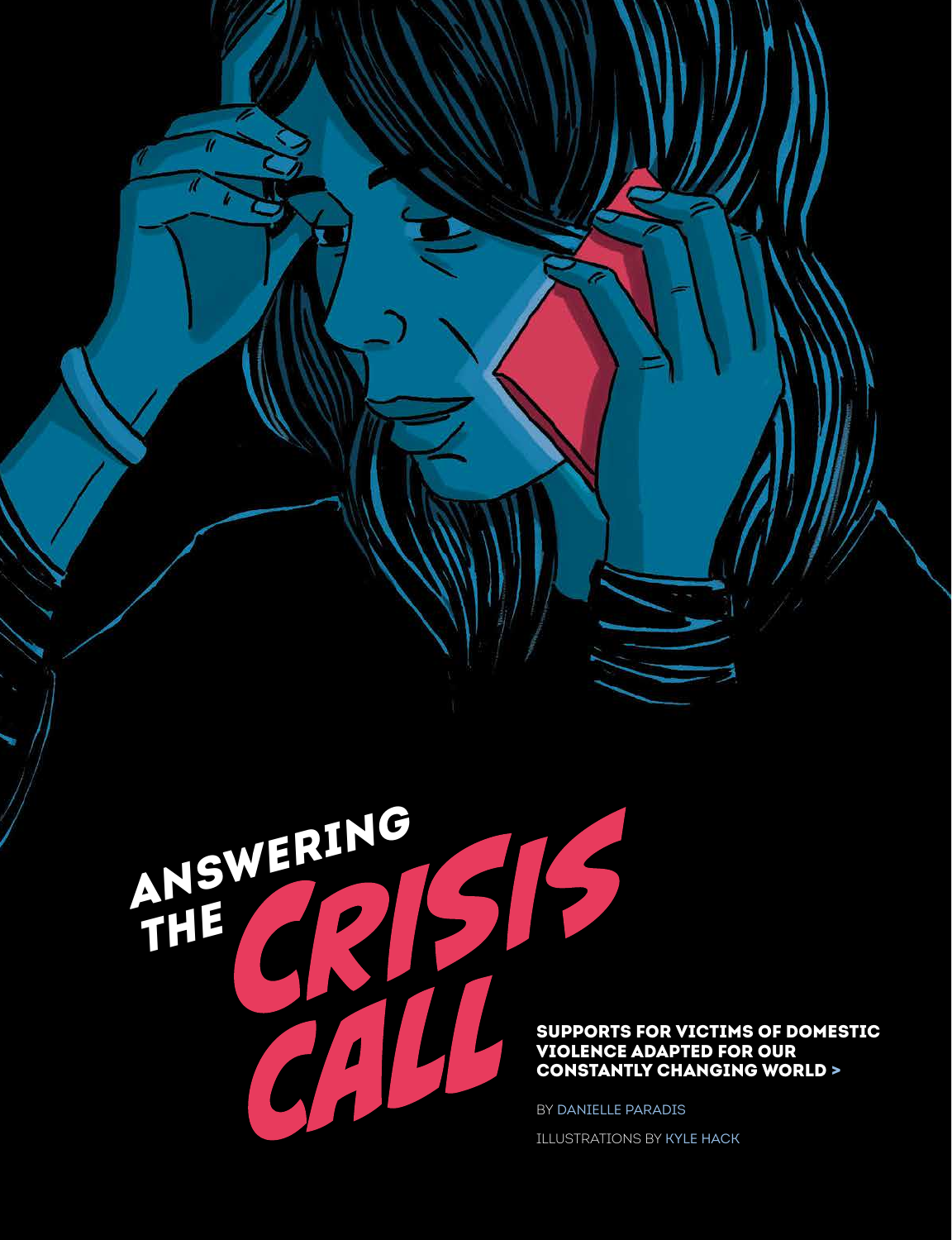

**"THERE WAS A WOMAN WHO APPROACHED US, SHE JUST WALKED IN FROM THE STREET. SHE REPORTED THAT HER HUSBAND HAD WALKED OUT ON HER AND SHE DIDN'T KNOW WHAT TO DO. HE HAD DISAPPEARED WITH ALL HER VALUABLES AND JEWELRY AND LEFT HER STRANDED IN A RENTAL PROPERTY."**

— SADIA SAMEEULLAH

he COVID-19 global pandemic has created a crisis within a crisis. In lockdowns around the world, the movement restrictions in place to stop the spread of the virus have correlated with a rise in more severe incidents of domestic violence.

The trend in Edmonton is the same as elsewhere. During the pandemic, domestic-violence calls to the police have increased, and mental-health incidents that involve the police are on the rise.

Now more than ever, vulnerable women are relying on community-based organizations for assistance. Katherine O'Neill, chief executive officer for YWCA Edmonton, says that responding to this crisis has been challenging. "Normally, a crisis comes and goes quite quickly, but we are going to be in a crisis situation for a year or longer. This is extraordinary for a non-profit to keep on top of," she says.

O'Neill says the increase in domestic violence "comes down to the fact that there is a lot of stress in the home economically, and having the children in the home more [...] When you put all that together in an unhealthy relationship, it can lead to violence."

Groups such as the Indo-Canadian Women's Association are rising to the occasion. It was established in 1984 with the goal of ensuring newcomers to Canada have representation and equal opportunities for integration in their new homeland. Over time, the association has specialized in research on issues such as honour-based killings, and a preference for male children. These are issues around which the Indo-Canadian Women's Association has a lot of experience facilitating conversations, says executive director Sadia Sameeullah.

"Domestic violence has spiked during these times and we wanted to create a safe platform for women to approach culturally appropriate services to reach out for help," says Sameeullah. During the pandemic, they hired a 'systems navigator' with the help of funding from Edmonton Community Foundation (ECF).

ECF granted more than \$300,000 to assist organizations supporting vulnerable people experiencing domestic violence during the pandemic. The funding comes from the Foundation's Rapid Response Fund and the Government of Canada's Emergency Community Support Fund (ECSF). The ECSF was established by the Government of Canada and the Foundation has been collaborating with the Canadian Red Cross, Community Foundations of Canada and United Way Centraide Canada to flow ECSF support to those who need it most.

"I am so immensely grateful for the funding. There has been an exponential increase in calls and the women calling us sometimes have language barriers […] The person we have hired is fluent in a few South Asian languages — she speaks